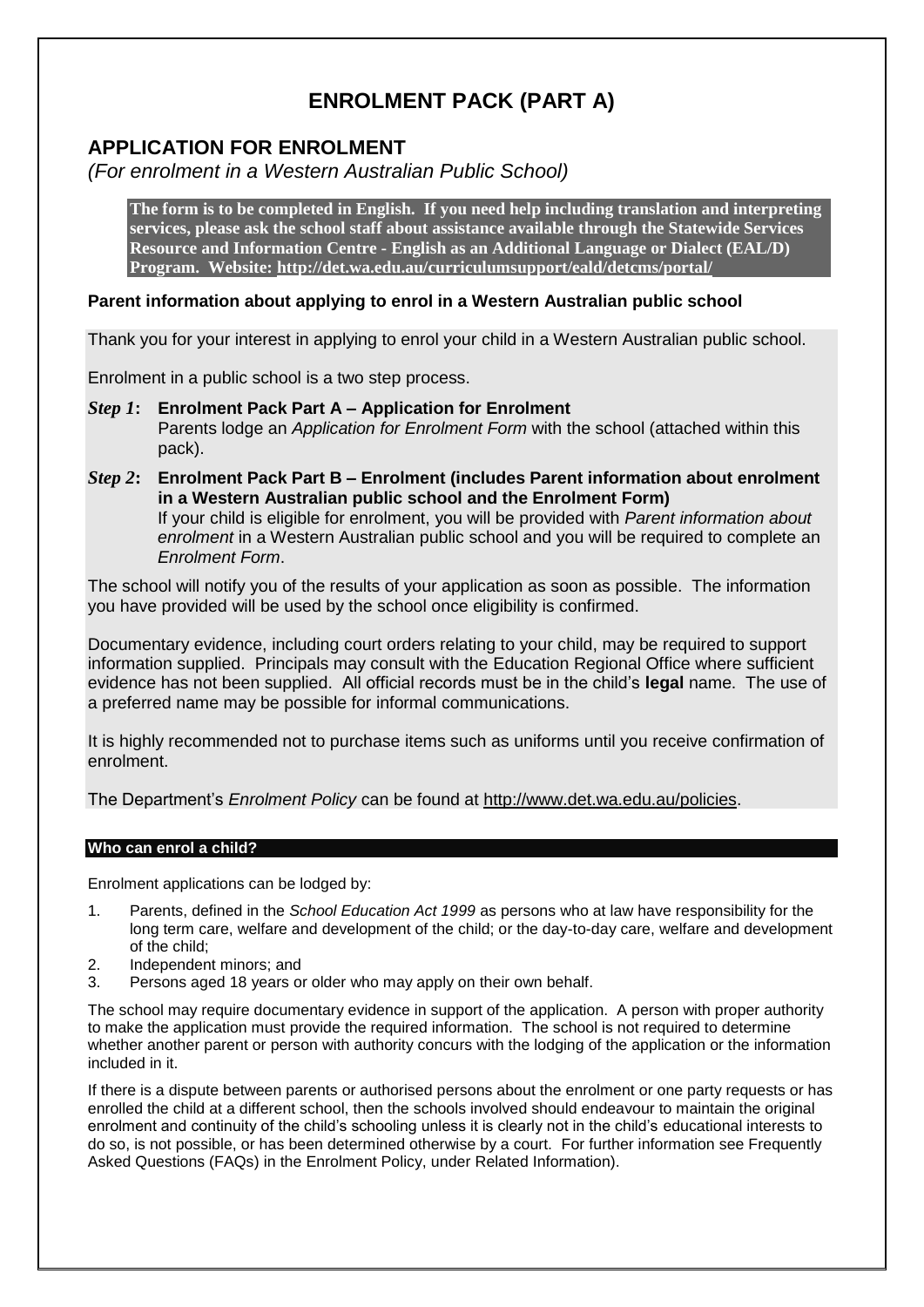## **Who can be enrolled?**

Permanent Australian residents and those children holding an approved visa subclass are entitled to be enrolled, although not necessarily at a particular school unless the school has a 'local-intake area' (refer section **Applications to local-intake schools (compulsory years of schooling)** below). Those overseas students who do not have an entitlement to enrol in a public school may be enrolled on a full fee paying basis under conditions which the school will outline.

In establishing a usual place of residence, the *Residential Parks (Long-stay Tenants) Act 2006* recognises any agreement conferring the right to occupy premises for a fixed term of three months or longer. Short term residential arrangements can be accepted in cases such as recent arrival in the State, residence in boarding houses and caravan parks, or homelessness.

Schools may not enrol children who are:

- 1. receiving home education; or
- 2. applying to enrol at another school; or
- 3. enrolled at another Kindergarten (public or private), unless transferring.

The principal may consider whether a child may attend for a short period (s 75(2) *School Education Act 1999*) and may consult with the school in which the student is already enrolled before a decision about attending is made. Attendance for more than four weeks requires that the student relinquish enrolment at the school in which the student is already enrolled.

#### **Where can students be enrolled?**

The enrolment requirements differ from school to school. Local-intake schools have a designated geographical area from which enrolments are taken. Local-intake schools must accept all applicants from within their defined area, subject to residential qualifications. Non local-intake schools may receive applications but not necessarily enrol all applicants (see below for further advice on applications to non local-intake schools).

If you are unsure whether the school you applied for has local-intake status, you may check the *Declaration of Local-Intake Areas for Schools* on the Department's policies website at [http://www.det.wa.edu.au/policies,](http://www.det.wa.edu.au/policies) (Browse via A-Z document list). Further information is available from the *Enrolment* **policy/Enrolment Procedures/Local-intake area schools**, or contact either the principal of the school or the Coordinator Regional Operations at the local Education Regional Office.

### **Applications to local-intake schools (compulsory years of schooling)**

Where the school has a local-intake area, an eligible child whose place of residence is within that area is guaranteed enrolment in the compulsory years of schooling (Pre-primary to Year 12).

Children whose usual place of residence is not in the local-intake area are accommodated where possible. If the school has further capacity to accommodate children from outside the local-intake area, after making provision for local-intake area needs, the following selection criteria are to be applied in considering applications for enrolment:

| <b>First Priority</b>                                                    | <b>Second Priority</b>                                                                                                                                                        | <b>Third Priority</b>                                                                                                                                                              |
|--------------------------------------------------------------------------|-------------------------------------------------------------------------------------------------------------------------------------------------------------------------------|------------------------------------------------------------------------------------------------------------------------------------------------------------------------------------|
| Child qualifying for an<br>approved specialist<br>program for that year. | Child who has a sibling also enrolled<br>at the school in the current year,<br>(other than siblings enrolled in<br>specialist programs), and who lives<br>nearest the school. | Child who does not have a sibling<br>enrolled at the school in the current<br>year, or who has a sibling enrolled in<br>a specialist program, and who lives<br>nearest the school. |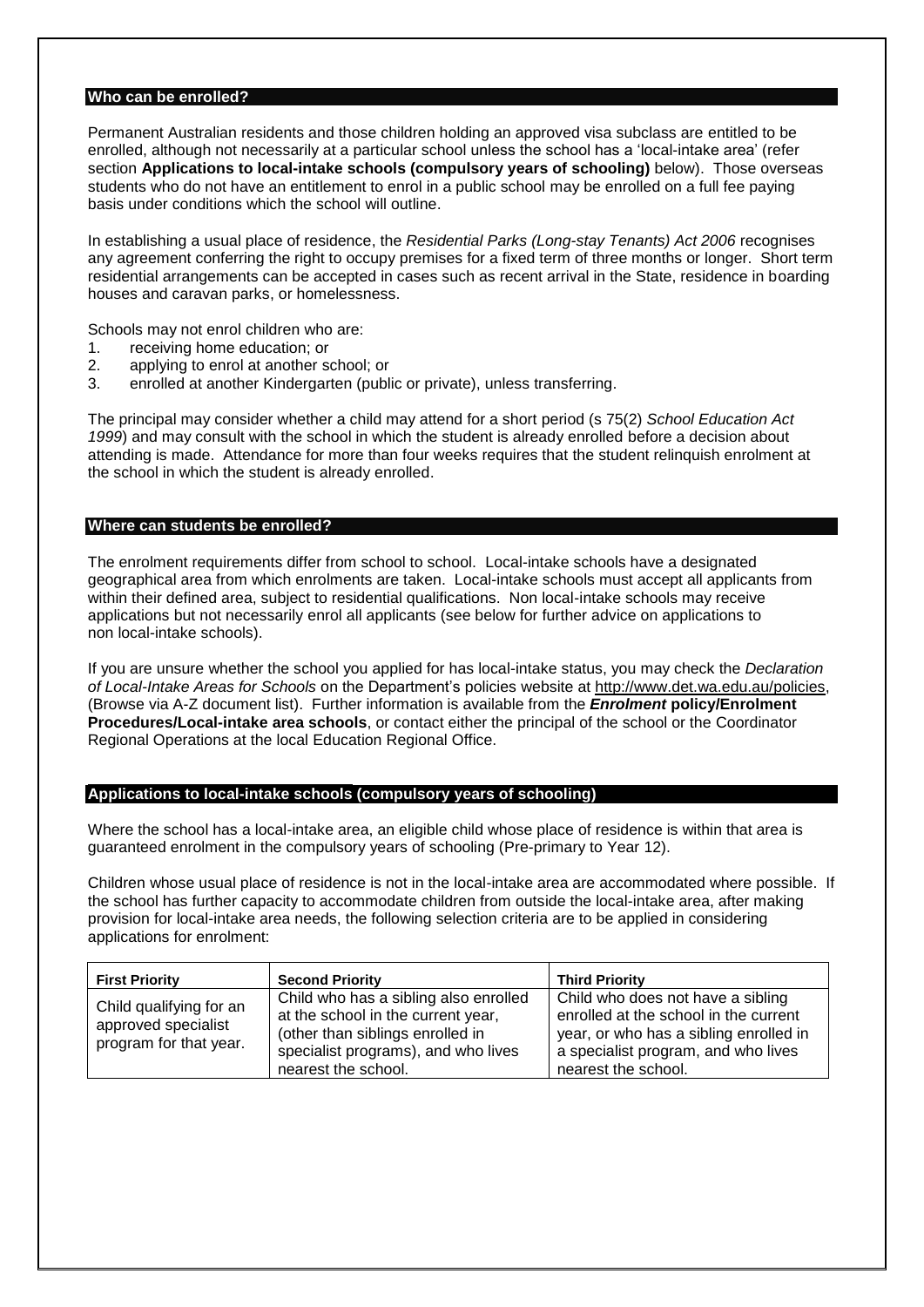### **Applications to local-intake schools (pre-compulsory years of schooling)**

Students in the pre-compulsory year of schooling (Kindergarten) are guaranteed a place in a public school. Where possible this will be their local school. The following selection criteria are to be applied in considering applications for enrolment:

| <b>First Priority</b>                                                                                                                                          | <b>Second Priority</b>                                                                                                                                  | <b>Third Priority</b>                                                                                                                                              | <b>Fourth Priority</b>                                                                                                                                                  |
|----------------------------------------------------------------------------------------------------------------------------------------------------------------|---------------------------------------------------------------------------------------------------------------------------------------------------------|--------------------------------------------------------------------------------------------------------------------------------------------------------------------|-------------------------------------------------------------------------------------------------------------------------------------------------------------------------|
| Child residing in the<br>local-intake area who<br>has a sibling also<br>enrolled at the school in<br>the current year, and<br>who lives nearest the<br>school. | Child in the local-intake<br>area who does not have<br>a sibling enrolled at the<br>school in the current<br>year, and who lives<br>nearest the school. | Child not residing in the<br>local-intake area who<br>has a sibling also<br>enrolled at the school in<br>the current year, and<br>who lives nearest the<br>school. | Child not residing in the<br>local-intake area who<br>does not have a sibling<br>enrolled at the school in<br>the current year, and<br>who lives nearest the<br>school. |

## **Applications to non-local-intake schools (pre-compulsory and compulsory)**

Where the school does not have a local-intake area and the number of applications exceeds the number of places available, the child living nearest to the school will be given priority. Parents applying to enrol their children in specialist programs and siblings of children already enrolled at the school do not have priority over those children living nearest the school. That is, proximity to the school is the only criterion to be used in non local-intake schools.

## **Lodging Applications and Enrolment Forms from local-intake area students**

Families residing in the local-intake area may lodge the Application for Enrolment Form and the Enrolment Form concurrently, with the agreement of the school.

## **Applications for starting school and for the first year of secondary school**

Parents are encouraged to apply by the closing date in the year prior to attending, even if the child is of compulsory school age (Pre-primary to Year 12) and is guaranteed a place in the local school. This assists schools with planning.

For children of compulsory school age wishing to enrol at a school that is not the local school the closing date for applications for the first round of offers is the first Friday in Term 3 of the previous year.

For children starting in Kindergarten the closing date for applications for the first round of offers is the first Friday in Term 3 of the previous year.

Applications may still be made after this date and will be considered on a case by case basis, in accordance with the Department of Education's *Enrolment Policy* which can be found at [http://www.det.wa.edu.au/policies.](http://www.det.wa.edu.au/policies)

### **Requested documentation**

You will be asked to show your child's Birth Certificate (original or certified copy) or birth extract or equivalent identity documents; your child's 'Immunisation Certificate'; usual place of residence: for example utilities account, lease agreement of at least three months, proof of ownership of property, driver's licence, statutory declaration, copies of any Family Court or other court orders, and visa details (if applicable) - Principals may accept a maximum of 3 documents as evidence of residential address.

Once the application has been accepted, you will be required to complete an Enrolment Form and submit it to the school (refer to the Enrolment Pack Part B – Enrolment). If your Application for Enrolment is not accepted, you will be advised in writing within three weeks of the advertised closing date for applications.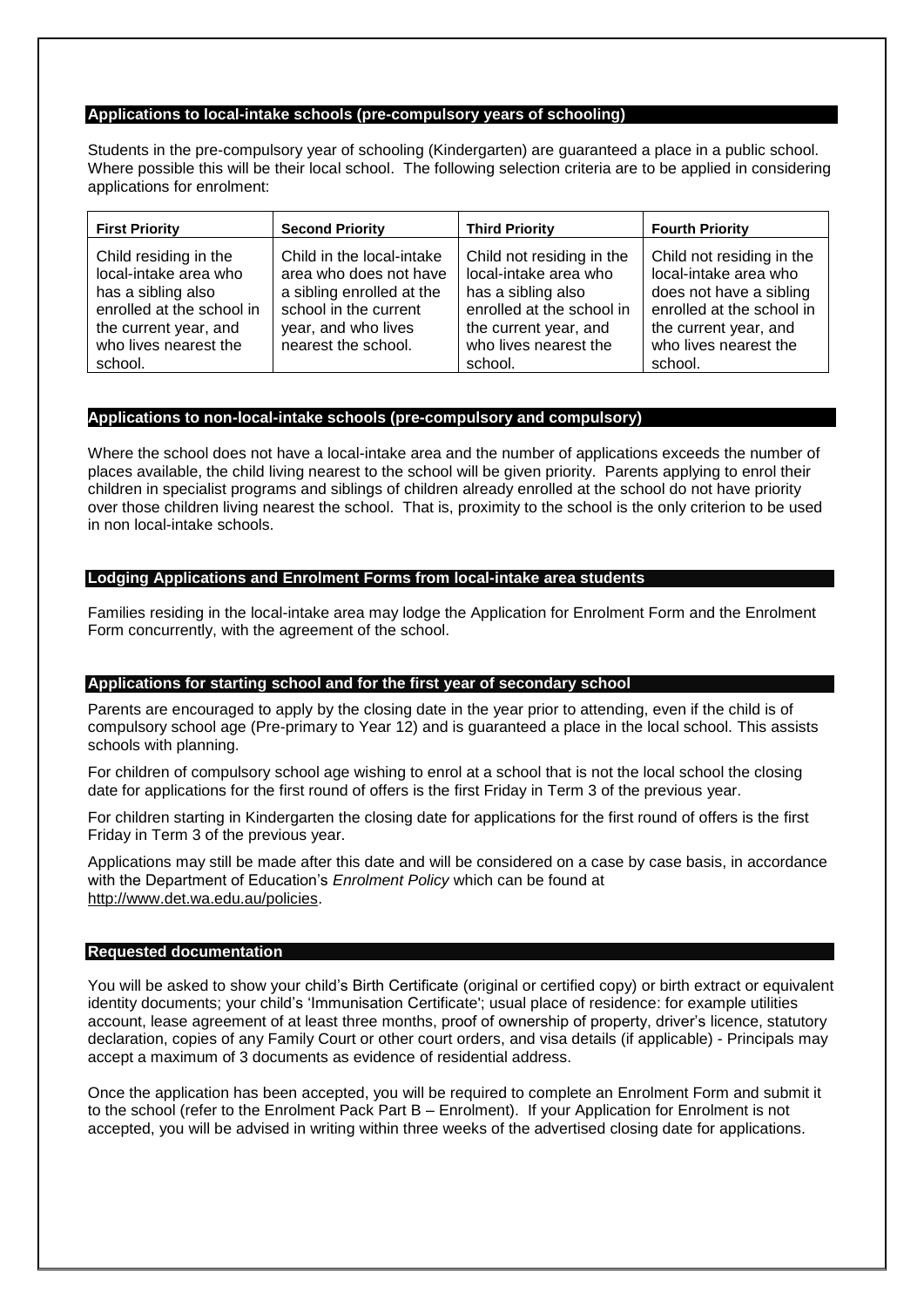#### **Eligibility to enrol in a particular school**

The only guaranteed place in a public school is if you live in the local-intake area of that school. Enrolment in a particular primary school does not guarantee a place at a specific secondary school.

#### **Applications to transfer from another school**

Decisions about the enrolment of your child into a specific year of schooling and/or the educational program will be based on age eligibility, as well as the child's level of previous schooling, achievement levels and identified needs.

If you are applying for the following year, you will be advised in writing about your application within three weeks of the closing date for applications (that is after the end of the first week of Term 3). If you are applying for the current year, you will be advised in writing as soon as possible.

Once the application has been accepted, in addition to the Enrolment Form you will also need to supply evidence of your child's progress from the previous school. This can be in the form of reports, records or samples of work.

If your child has gained enrolment from outside the local-intake area into a specialist program, any siblings cannot be guaranteed enrolment to the same school.

#### **Kindergarten**

The Western Australian Government fully funds Kindergarten for age-eligible children in public schools and supplements the cost of Kindergarten in Catholic and independent schools. Children may be enrolled in Kindergarten in one school only, either public or private.

#### **Disclosure of information**

#### *For parents of students with disability*

In order to provide an appropriate education program the school may require specific information relating to your child's disability and personal needs to enable the school to make any necessary teaching and learning adjustments. The school may also use the information you provide when applying for specialist resources or services and/or supplementary funding to support your child's education.

#### *Suspensions and exclusions*

Information on any suspensions and exclusions needs to be provided to the school at the time of applying to enrol. This information will help the school to provide your child with any support that may be required.

Children currently under suspension from a public school cannot be enrolled at another public school until the suspension period expires.

Children who have previously been suspended or excluded from a public school may be required to enter into a behaviour agreement with the school if enrolment is accepted.

#### **Confidentiality**

All information provided on this form will be treated confidentially. Section 242 of the *School Education Act 1999* precludes this information from being used for any purpose other than: to determine whether your application for enrolment can be accepted; to assist the school with addressing any needs for your child if enrolment is accepted; and to comply with legal requirements or ministerial directions.

#### **Disputes**

Should you disagree with a school's advice regarding your application for enrolment please contact the principal in the first instance. The Coordinator Regional Operations at your Education Regional Office can provide advice if a concern has not been resolved. Information about formal disputes can be obtained from the school, the Education Regional Office or the Department's *Enrolment Policy* which can be found at [http://www.det.wa.edu.au/policies.](http://www.det.wa.edu.au/policies)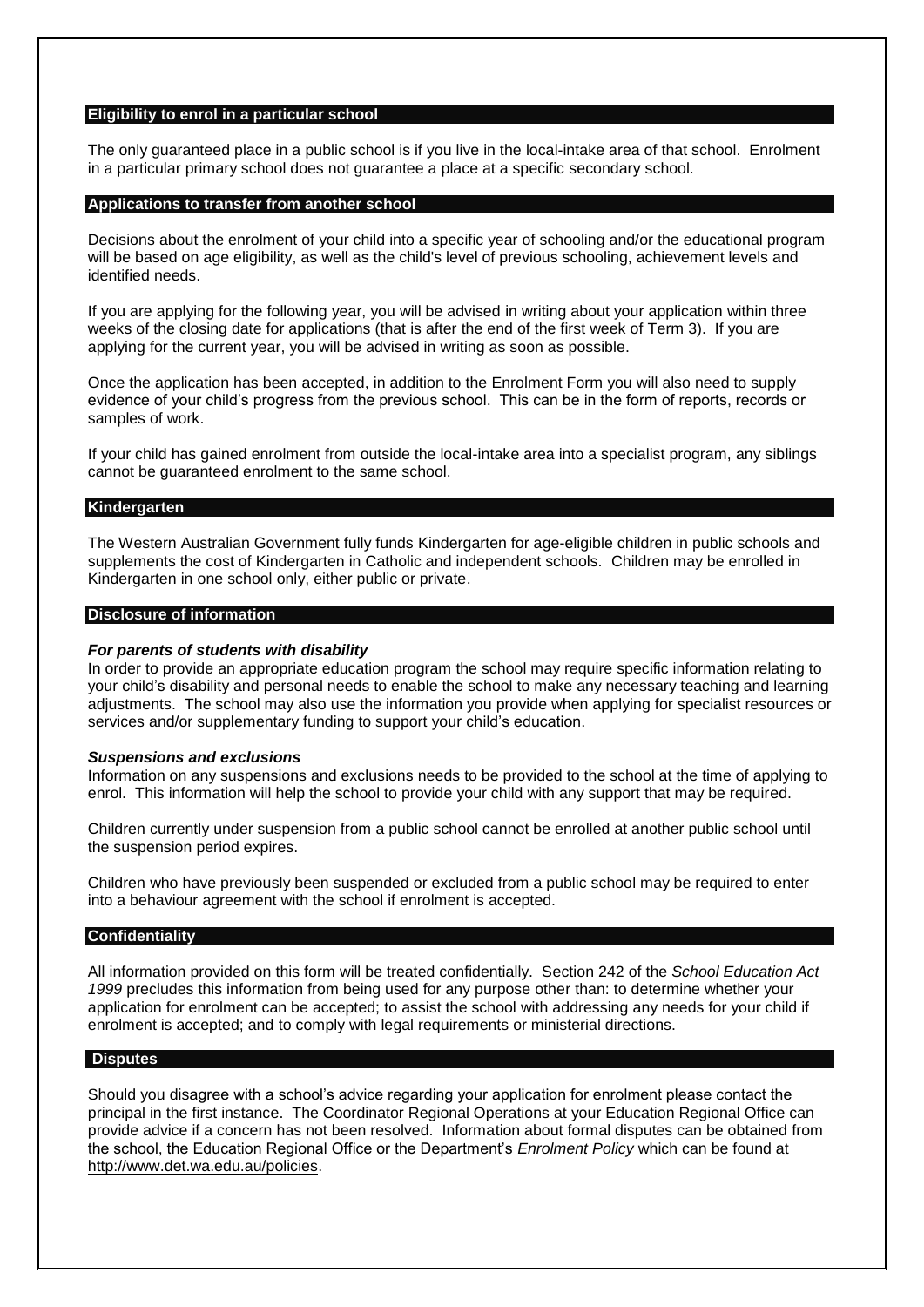

| <b>OFFICE USE ONLY</b><br>Date received:                                                                                                                                                                      |                                                                      |
|---------------------------------------------------------------------------------------------------------------------------------------------------------------------------------------------------------------|----------------------------------------------------------------------|
| Year Level:                                                                                                                                                                                                   | Class:                                                               |
| Birth certificate/Passport/Travel document sighted (Circle).<br>Student resides within local intake area $\Box$ YES $\Box$ NO<br>Visa sighted:<br>Family Court Order/s:<br>Application for Enrolment approved | $\Box$ YFS $\Box$ NO<br>$\Box$ YES $\Box$ NO<br>$\Box$ YFS $\Box$ NO |
| (signature of Principal)                                                                                                                                                                                      | (date)                                                               |

# **APPLICATION FOR ENROLMENT FORM**

**ENDEAVOUR SCHOOLS**

*(For enrolment in a Western Australian Public School)*

*s*<br>Students in the compulsory years of schooling who are already enrolled at the school do not need *to lodge a new application for that school each year.* tne scnool ao not neea

|                                  | <b>DECLARATION</b>                                                                                                                                                                                                                                                                                                                     |  |                                                                                                                                                                                                                                                                                                                                                                                                                                                 |  |
|----------------------------------|----------------------------------------------------------------------------------------------------------------------------------------------------------------------------------------------------------------------------------------------------------------------------------------------------------------------------------------|--|-------------------------------------------------------------------------------------------------------------------------------------------------------------------------------------------------------------------------------------------------------------------------------------------------------------------------------------------------------------------------------------------------------------------------------------------------|--|
|                                  |                                                                                                                                                                                                                                                                                                                                        |  | The information and statements provided in this application for enrolment are true and accurate in relation to:                                                                                                                                                                                                                                                                                                                                 |  |
|                                  |                                                                                                                                                                                                                                                                                                                                        |  |                                                                                                                                                                                                                                                                                                                                                                                                                                                 |  |
|                                  | Name of person enrolling child:                                                                                                                                                                                                                                                                                                        |  |                                                                                                                                                                                                                                                                                                                                                                                                                                                 |  |
|                                  | Title: _______ 1 <sup>st</sup> Name: ______________________2 <sup>nd</sup> Name: _________________Surname: ____________________________                                                                                                                                                                                                |  |                                                                                                                                                                                                                                                                                                                                                                                                                                                 |  |
|                                  | (Mr/Mrs/Ms/Other)                                                                                                                                                                                                                                                                                                                      |  |                                                                                                                                                                                                                                                                                                                                                                                                                                                 |  |
|                                  | Relationship to child: __________<br>(Independent Minors and those aged 18 years or older may apply on their own behalf)                                                                                                                                                                                                               |  |                                                                                                                                                                                                                                                                                                                                                                                                                                                 |  |
|                                  |                                                                                                                                                                                                                                                                                                                                        |  |                                                                                                                                                                                                                                                                                                                                                                                                                                                 |  |
|                                  | NOTE: Children may be enrolled in Kindergarten in one school only, either public or private.<br>NOTE: In the event that statements made in this application later prove to be false or misleading, a decision on this<br>application may be reversed. Information supplied may need to be checked by the school.                       |  |                                                                                                                                                                                                                                                                                                                                                                                                                                                 |  |
|                                  |                                                                                                                                                                                                                                                                                                                                        |  |                                                                                                                                                                                                                                                                                                                                                                                                                                                 |  |
|                                  |                                                                                                                                                                                                                                                                                                                                        |  |                                                                                                                                                                                                                                                                                                                                                                                                                                                 |  |
|                                  | <b>DOCUMENTS TO BE PROVIDED</b>                                                                                                                                                                                                                                                                                                        |  |                                                                                                                                                                                                                                                                                                                                                                                                                                                 |  |
| 1.<br>2.<br>3.<br>4.<br>5.<br>6. | <b>Checklist:</b><br>heading Default value 'Checked' and click OK.<br>not provided).                                                                                                                                                                                                                                                   |  | Please place an 'X' in the box $\boxtimes$ to indicate each document attached (or sighted) to this application form.<br>*Note: If you are typing the information into this form, double click the check box and select the radio button under the<br>if applicable. (Principals will refer to guidance 3.5.1 of the Enrolment Procedures where evidence is<br>Proof of address (see Requested documentation in the attached Parent information) |  |
| 1.<br>2.<br>3.                   | If your child was not born in Australia, you must provide evidence of:                                                                                                                                                                                                                                                                 |  |                                                                                                                                                                                                                                                                                                                                                                                                                                                 |  |
|                                  | If your child is a temporary visa holder, you must also provide:<br>provided by Education and Training International (ETI) email: study.eti@dtwd.wa.gov.au<br>(if holding an International full fee student visa, sub class 571);<br>Or Evidence of the visa for which the student has applied if the student holds<br>a bridging visa |  |                                                                                                                                                                                                                                                                                                                                                                                                                                                 |  |